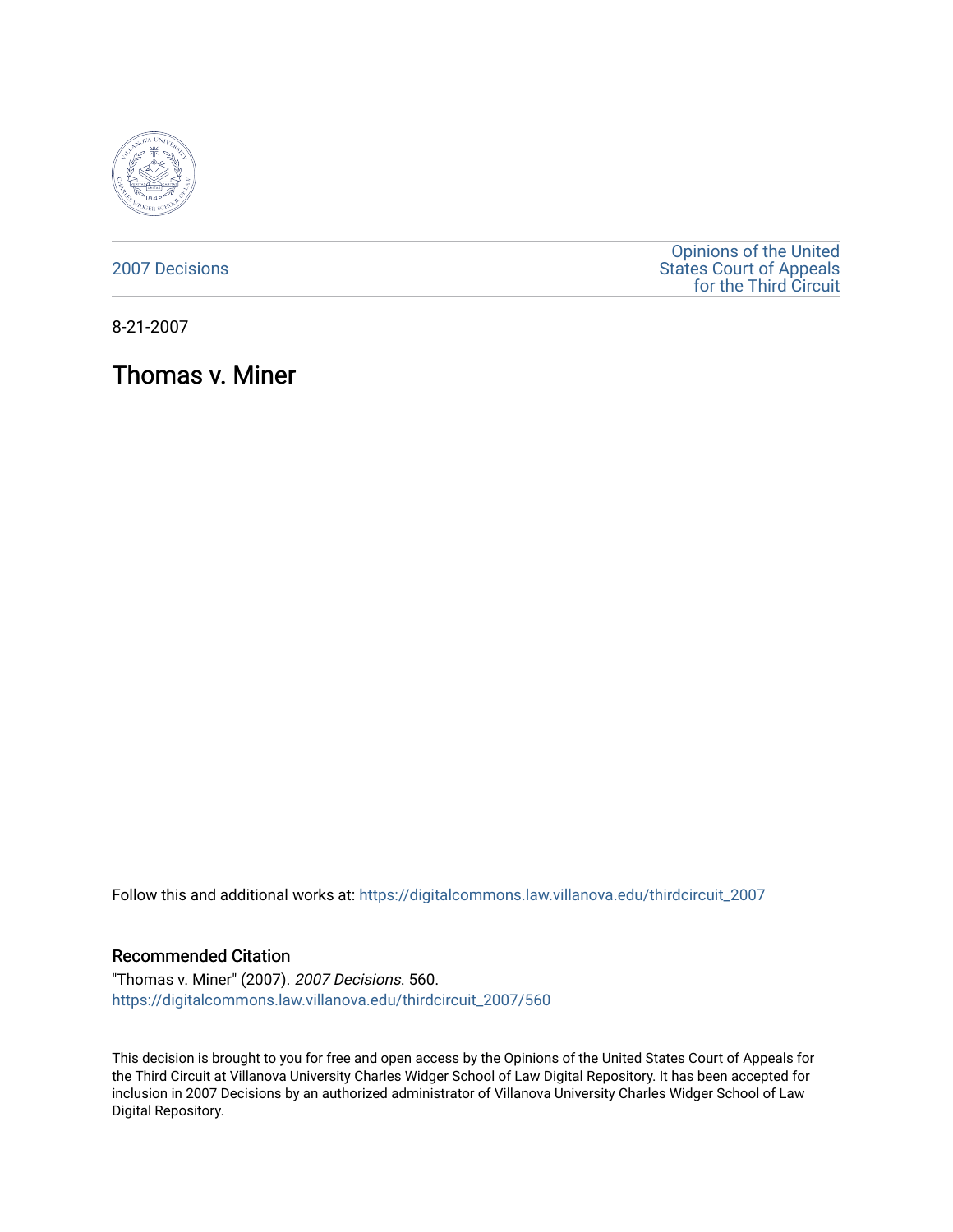## **CLD-328 NOT PRECEDENTIAL**

# UNITED STATES COURT OF APPEALS FOR THE THIRD CIRCUIT

# NO. 07-1854 \_\_\_\_\_\_\_\_\_\_\_\_\_\_\_\_

## FRANKIE DEAN THOMAS,

## Appellant

v.

JONATHAN C. MINER, Warden; UNITED STATES MARSHALS \_\_\_\_\_\_\_\_\_\_\_\_\_\_\_\_\_\_\_\_\_\_\_\_\_\_\_\_\_\_\_\_\_\_\_\_

> On Appeal From the United States District Court For the Middle District of Pennsylvania (M.D. Pa. Civ. No. 07-cv-00422) District Judge: Honorable Sylvia H. Rambo

Submitted For a Decision on the Issuance of a Certificate of Appealability or for Possible Summary Action Under Third Circuit LAR 27.4 and I.O.P. 10.6 July 26, 2007

Before: RENDELL, SMITH AND JORDAN, CIRCUIT JUDGES

(Filed: August 21, 2007)

 OPINION \_\_\_\_\_\_\_\_\_\_\_\_\_\_\_\_\_\_\_\_\_\_\_

\_\_\_\_\_\_\_\_\_\_\_\_\_\_\_\_\_\_\_\_\_\_\_

PER CURIAM

Frankie Thomas, a federal prisoner, appeals pro se from the District Court's order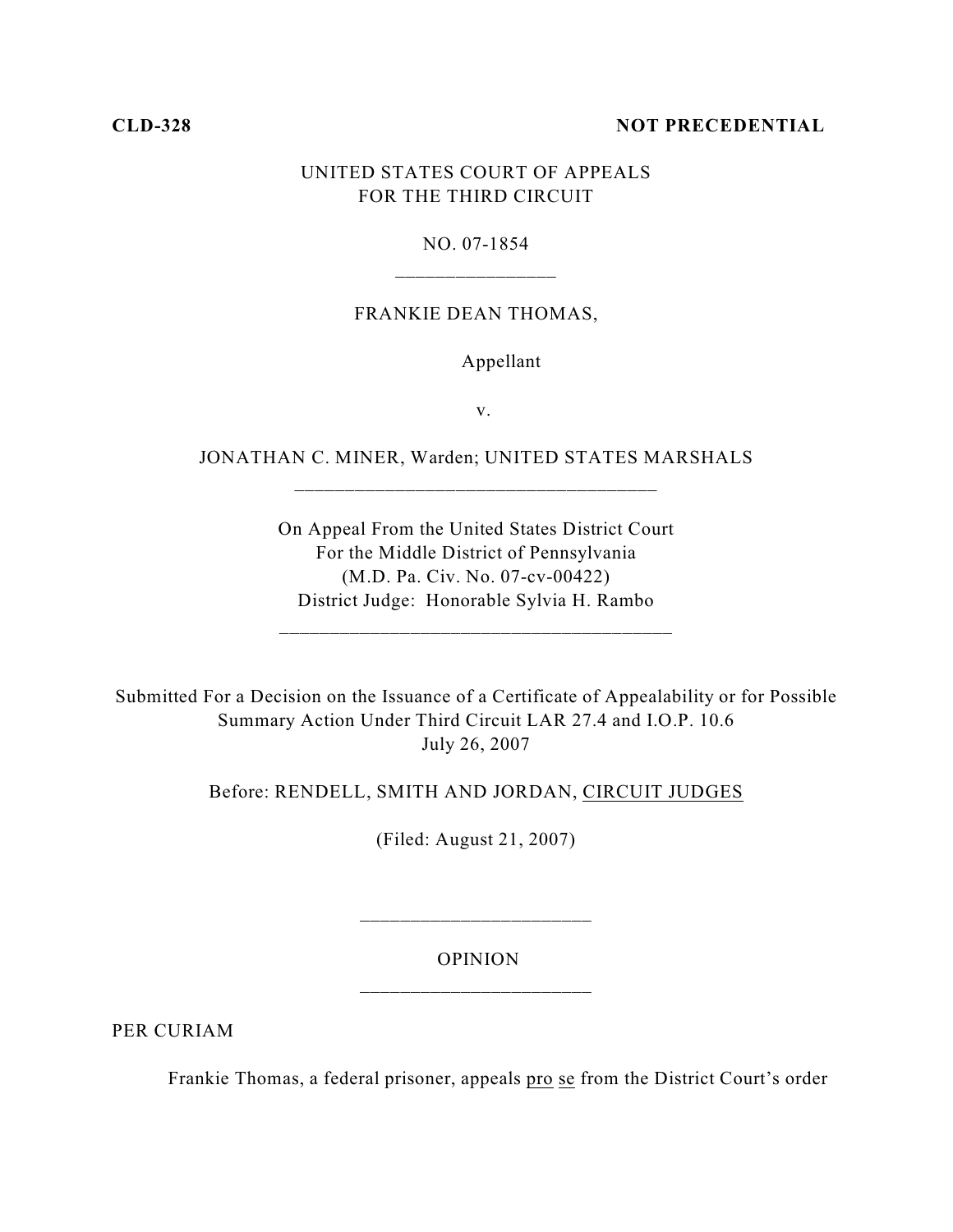denying his petition for a writ of habeas corpus, which he had purported to file under 28 U.S.C. § 2241 instead of § 2255. The District Court's order denying relief was based in part on the merits of what it construed as a § 2241 claim. Because we conclude that Thomas's petition must be construed as an unauthorized second or successive  $\S 2255$ petition, we will summarily vacate the District Court's order and direct the District Court to enter an order dismissing Thomas's petition for lack of jurisdiction.<sup>1</sup>

Thomas began serving a 322-month sentence for bank robbery and a related crime in 1997. Since then, he has filed at least six § 2255 motions, at least two putative § 2241 petitions, and a series of applications with this Court under § 2244 seeking an order authorizing the District Court to consider additional § 2255 motions. Each of these filings has been denied.

Thomas purported to file the petition at issue here, which again challenges the legality of his conviction and sentence, under § 2241. Federal prisoners, however, generally may bring such challenges only under § 2255, which means that they must satisfy the gate-keeping requirements of that section and § 2244 before filing a second or successive § 2255 motion. See Okereke v. United States, 307 F.3d 117, 120 (3d Cir. 2002). There is a limited exception allowing federal prisoners to proceed under § 2241 if a motion under § 2255 would be "inadequate or ineffective" to protect the prisoner's

<sup>&</sup>lt;sup>1</sup>A certificate of appealability is not required to appeal the denial of a  $\S$  2241 petition, which is how the District Court appears to have construed Thomas's petition. See United States v. Cepero, 224 F.3d 256, 264-65 (3d Cir. 2000).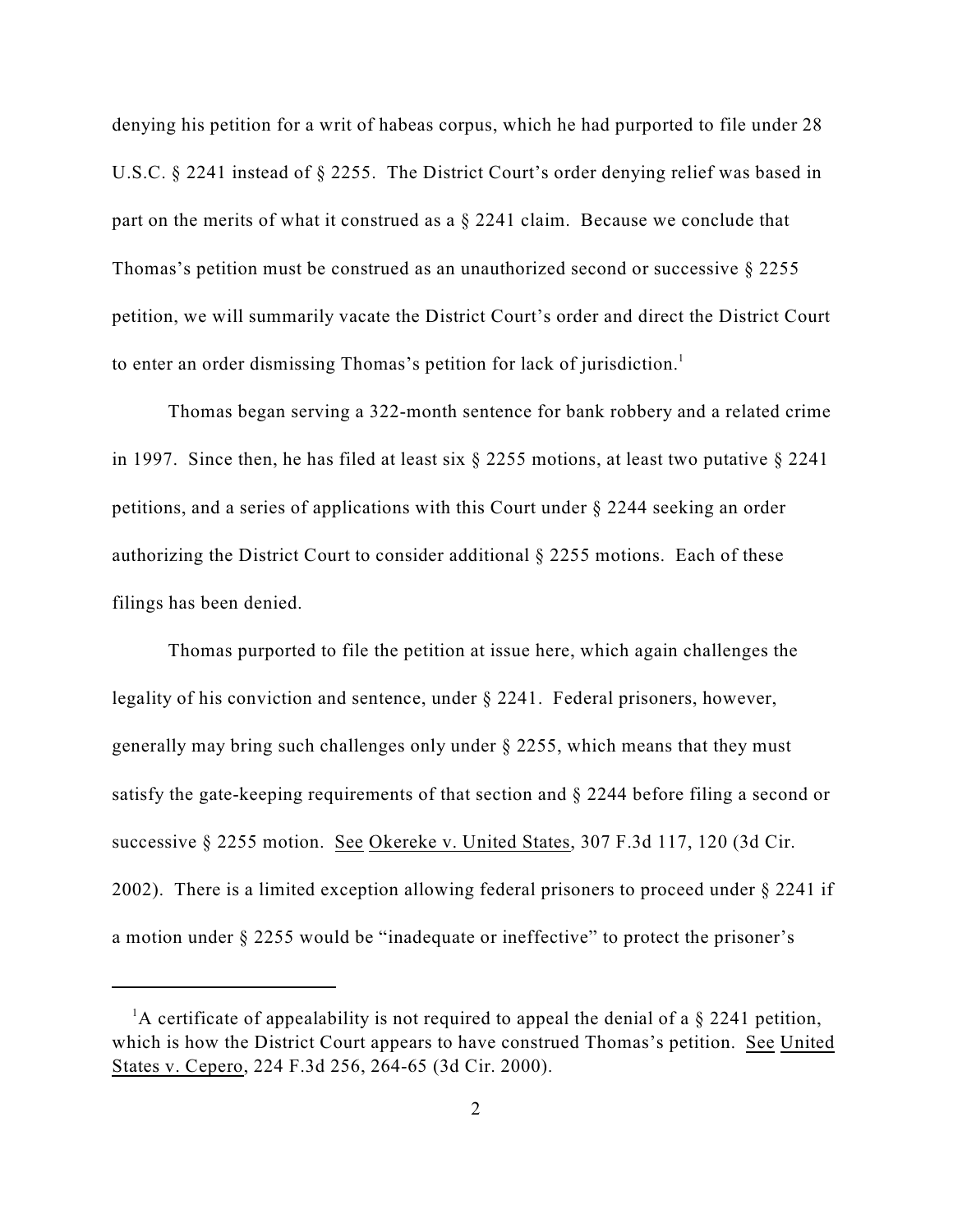rights. Cradle v. United States, 290 F.3d 536, 538-39 (3d Cir. 2002); In re Dorsainvil, 119 F.3d 245, 251 (3d Cir. 1997). In Dorsainvil, for example, we allowed a prisoner to proceed under § 2241 when, after his first § 2255 petition had been denied, the Supreme Court ruled that conduct of the kind in which he had been found to engage was not criminalized by the statute under which he had been convicted. See id. at 252. In addition, federal prisoners may proceed under § 2241 when their challenge is directed to the execution, as opposed to the validity, of their sentence. See, e.g., United States v. Eakman, 378 F.3d 294, 297 (3d Cir. 2004).

None of Thomas's claims here qualifies under either approach. Thomas claims that his conviction is void because, in 1997, the return on his judgment of conviction was signed by a Lieutenant instead of a United States Marshal. He also claims that the District Court's imposition of consecutive terms of imprisonment was unlawful, and appears to argue that his indictment and conviction are void because the government did not offer evidence that he was an "enemy combatant," which he contends is a prerequisite to the application of the Antiterrorism and Effective Death Penalty Act of 1996.

These claims neither fit within the narrow Dorsainvil exception nor challenge the execution of Thomas's sentence. Thus, the District Court should have construed Thomas's petition as an unauthorized second or successive § 2255 motion over which it lacked jurisdiction. See Okereke, 307 F.3d at 120-21. The District Court did note that one of Thomas's claims could be brought only under § 2255, but denied his others on the